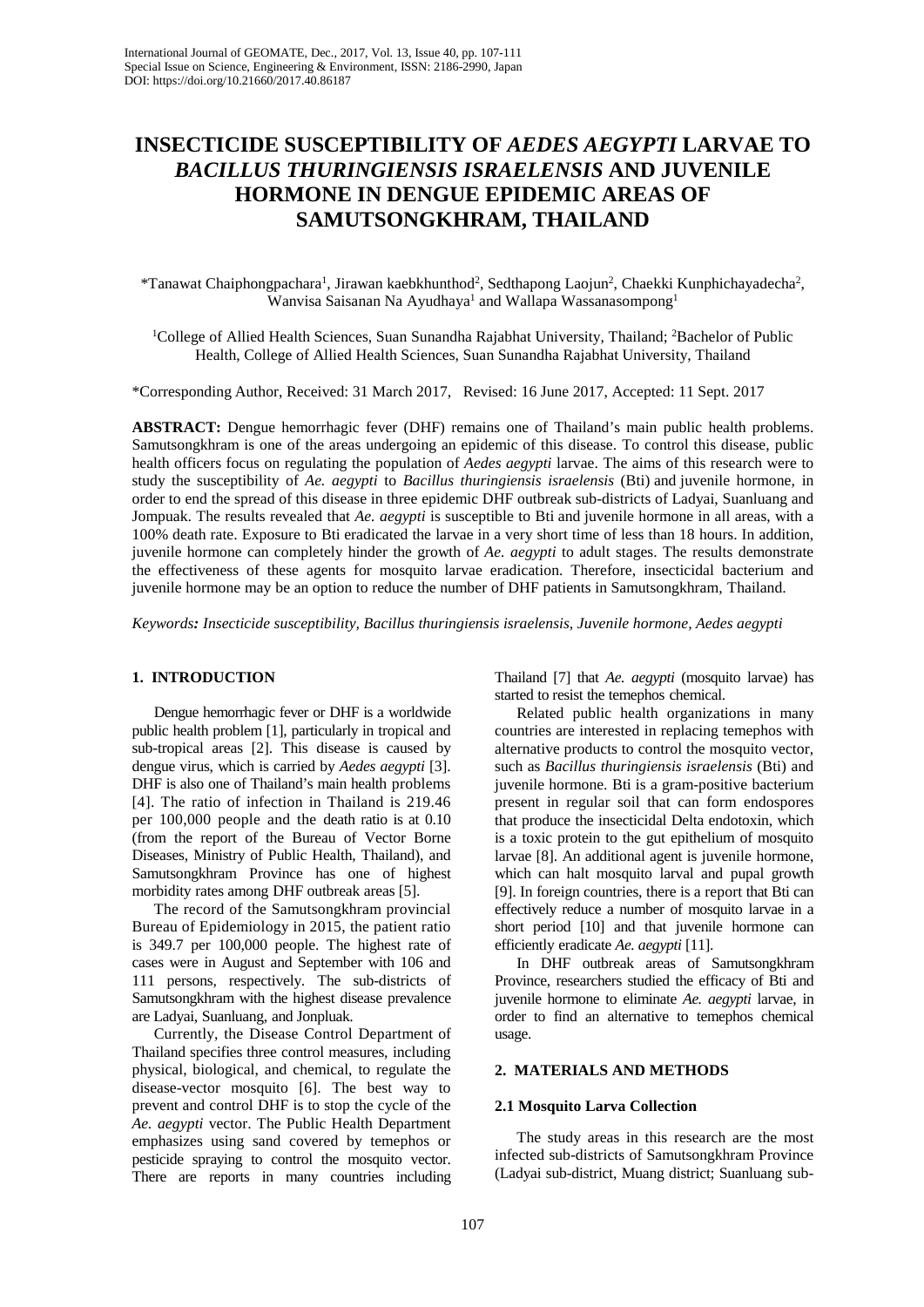district, Amphawa district; and Jonpluak subdistrict, Bangkontee district) (Fig. 1). *Ae. aegypti*  larvae were collected from dense household and population areas in each sub-district of DHF outbreak areas by 'Ovitrap' from August to November of 2016. Ten ovitraps (a trap/a house) were set around houses or spaces under people's houses in

each sub-district (Figs. 2 and 3). After mosquito trapping for a week, *Ae. aegypti* specimens was collected and sent them to a laboratory in the College of Allied Health Science at Suansunadha University for mosquito species identification and laboratory examinations.



Fig. 1 Map of *Aedes aegypti* Larvae Collection Sites in Samutsongkhram.  $1 =$  Ladyai sub-district,  $2 =$  Suanluang sub-district and  $3 =$  Jonpluak sub-district



Fig. 2 Coconut shells as *Aedes* spp. habitat Fig. 3 Big water jar as *Aedes* spp. habitat



in the houses that set the ovitrap. spread around the houses in Samutsongkhram.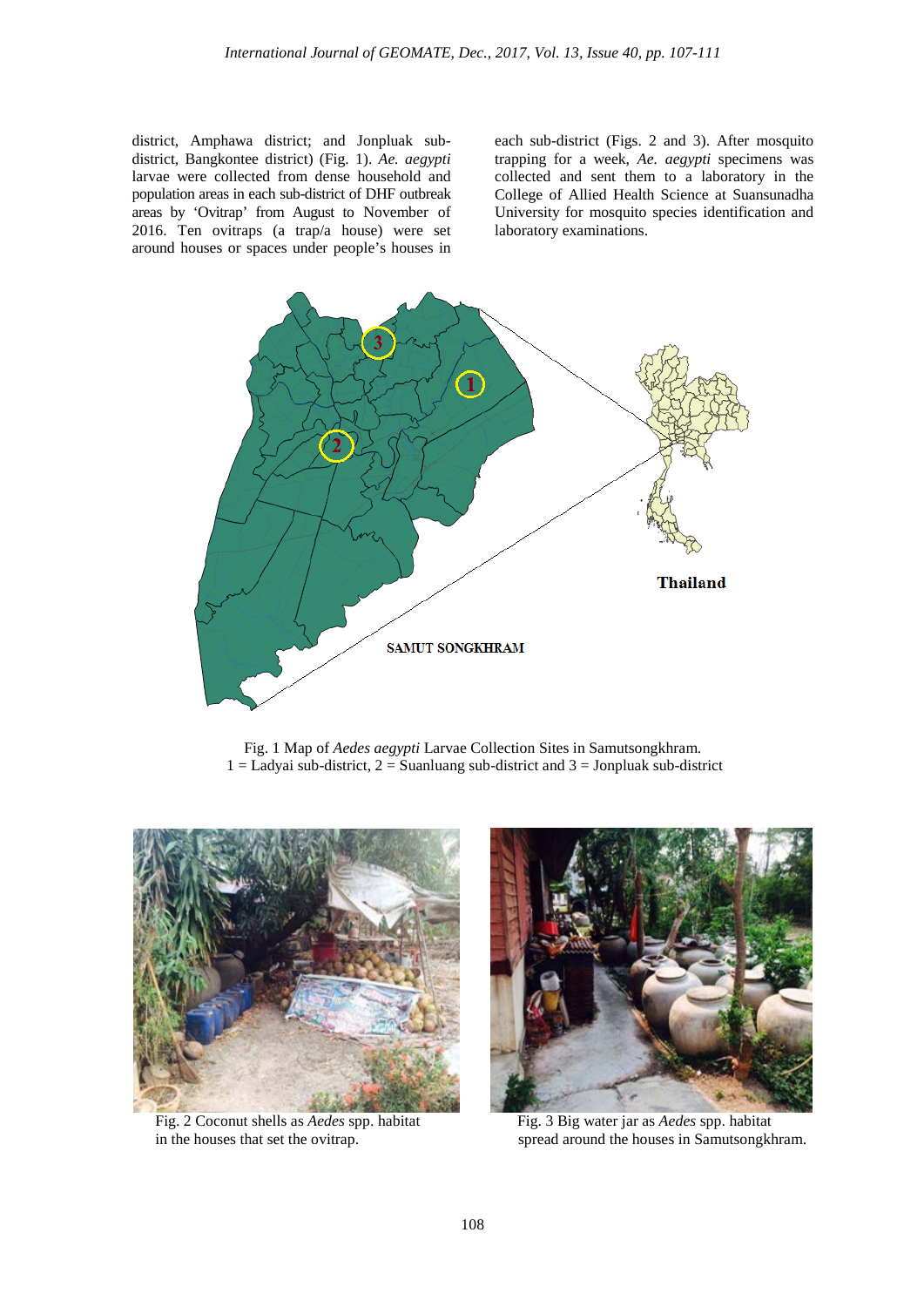## **2.2 Examination of Bacillus thuringiensis israelensis and juvenile hormone eradication efficiency**

*Bacillus thuringiensis* of Bacillet 8 WT brand [10,000 ITU/mg (10% W/W)] and juvenile hormone of Sumilarv 0.5 G brand (Pyriproxyfem 0.5% W/W) were used.

First, solution preparations of Bti and juvenile hormone were divided into four concentrations of 10, 1, 0.1, and 0.012 ml/L in water. The serial dilutions were made as per WHO guidelines. Second, a compound with 100 ml of water was placed in each container for testing *Ae. aegypti* larvae and distilled water for controlled *Ae. aegypti.* Each container contained 10 larvae*.* This method was repeated three times and compared with *Ae. aegypti* Bora Bora strain F181 (susceptible strain). The susceptible strains were kindly provided by the Department of Medical Entomology, Faculty of Tropical Medicine, Mahidol University. Deaths associated with Bti were counted every 6 hours for 24 hours, while those associated with juvenile hormone were counted daily until all *Ae. aegypti* were eliminated. In this stage, we recorded the response and number of all mosquito deaths*.*

#### **2.3 Data Analysis**

The deaths of *Ae. aegypti* were counted as a baseline, and then the two types of solutions were added and the average rates of *Ae. aegypti* deaths were determined in each area. Subsequently the death rates were compared between the three areas. Finally, the value on chemical susceptibility of mosquitos was verified under the criteria of the World Health Organization [12] as follows:

Death rate between 98–100% is considered a high rate of chemical susceptibility.

Death rate between 80–97% is a medium rate of chemical susceptibility.

Death rate below 80% is a low rate of chemical susceptibility or is considered as resistant to the chemicals.

The results are considered ineffective if a control group has more than a 20% death rate, and the experiment must be repeated. If the death rate is between 5–20%, the results must be adjusted with Abbott's formula.

#### **3. RESULTS**

The average number of larval deaths by *Bacillus thuringiensis var. israelensis* at each time point are shown in Figure 4 for the three sub-districts of Ladyai (Fig. 4a), Suanluang (Fig. 4b) and Jonpluak (Fig. 4c).



Fig. 4 Average number of larval deaths by *Bacillus thuringiensis var. israelensis* in each period (hours).  $A =$  Ladyai sub-district,  $B =$  Suanluang sub-district and  $C =$  Jonpluak sub-district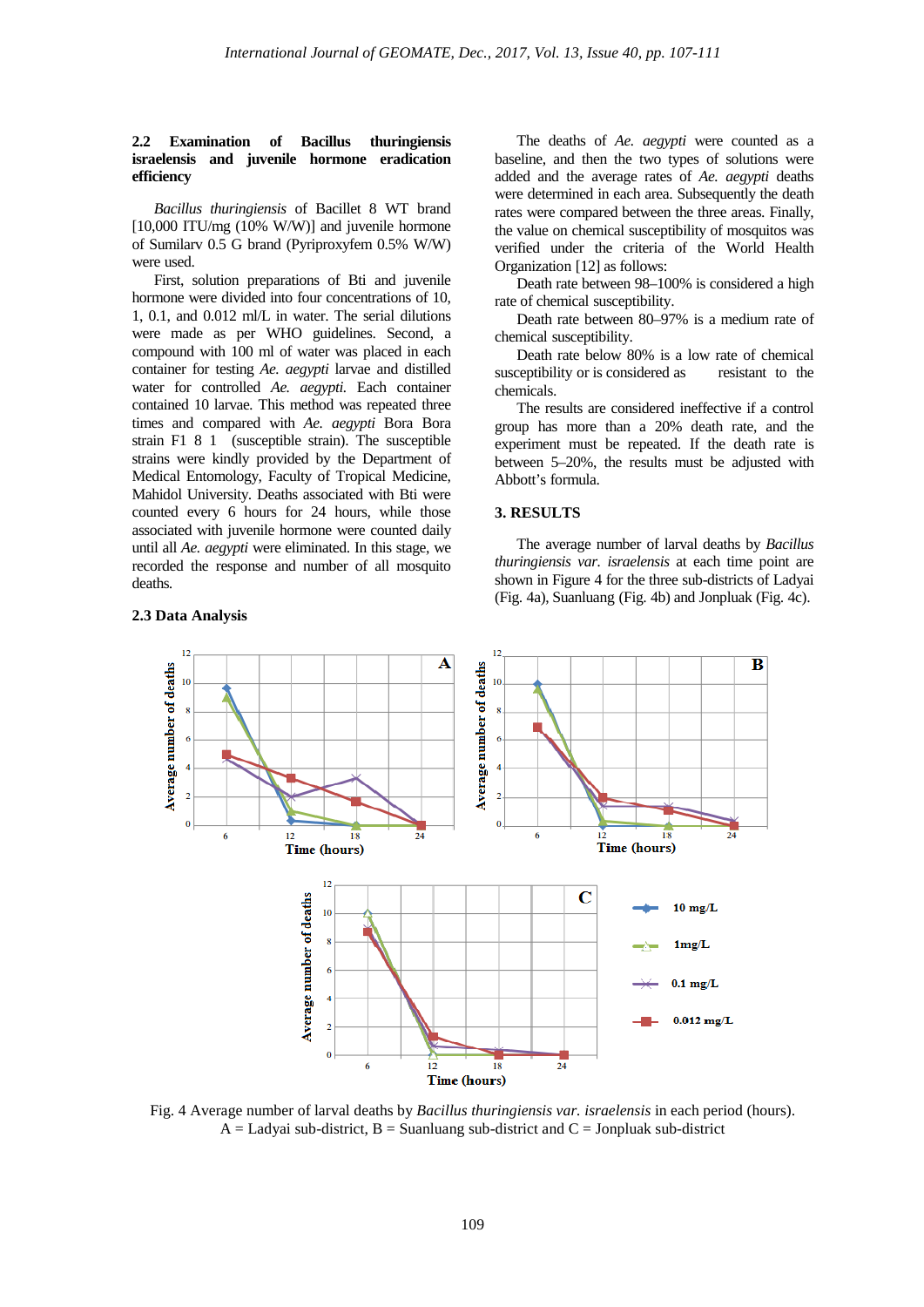The results of susceptibility of larvae to *Bacillus thuringiensis var. israelensis* in the first 6 hours in the Suanluang, Jompluak, and Ladyai subdistricts show that Ladyai has the highest eradication concentration rate at 10 mg/L, followed by 1 mg/L, 0.012 mg/L, and 0.1 mg/L, respectively. The average number of larval deaths were at 9.67, 9, 5 and 4.67 respectively. Suanluang district had the highest eradication concentration rate at 10 mg/L, followed by 1 mg/L, 0.1 mg/L and 0.012 mg/L with average numbers of deaths of 10, 9.67, and 7, respectively. Jompluak sub-district had the highest eradication concentration rate at 10 mg/L and 1 mg/L, followed by 0.1 mg/L and 0.012 mg/L with average numbers of larval deaths of 10, 9, and 8.67, respectively. The mosquito larvae died within 18 hours, as well as the Bora Bora strain, whose death rate was at 100%, where 98–100% is classified as a high rate of Bti susceptibility in all areas.

*Aedes* mosquito larvae subjected to juvenile hormone were unable to grow into adult stages at every tested concentration, similar to the Bora Bora strain. In the Ladyai and Jompluak subdistricts, the average duration of death was 8 days, while *Ae. aegypti* larvae in the Suanluang subdistrict had an average death duration of 7 days. The death rates in all areas were 100% similar to those after Bti exposure, revealing a high rate of susceptibility to juvenile hormone in all areas shown in Figure 5. Dead larvae were not observed in the control groups for the Bti and juvenile hormone treatments.



Fig. 5 Average number of larval deaths by Juvenile hormone in each period (days).  $A =$  Ladyai sub-district,  $B =$  Suanluang sub-district and  $C =$  Jonpluak sub-district

## **4. DISCUSSION**

This experimental research compared the susceptibility of *Ae. aegypti* (mosquito larvae) to *Bacillus thuringiensis var. israelensis* and juvenile hormone in major DHF outbreak areas in Samutsongkhram Province.

*Ae. aegypti* in three sub-districts of Ladyai, Suanluang and Jonpluak showed a high rate of

susceptibility to both Bti and juvenile hormone (100% death rate at all tested concentrations). The death rates of larvae after exposure to either Bti or juvenile hormone in the three areas were similar at 100%. Therefore, both insecticidal substances showed a high effectiveness of larvae eradication in the province, where they have never been used due to the high associated price. The cheaper chemical "temephos" remains the most popular